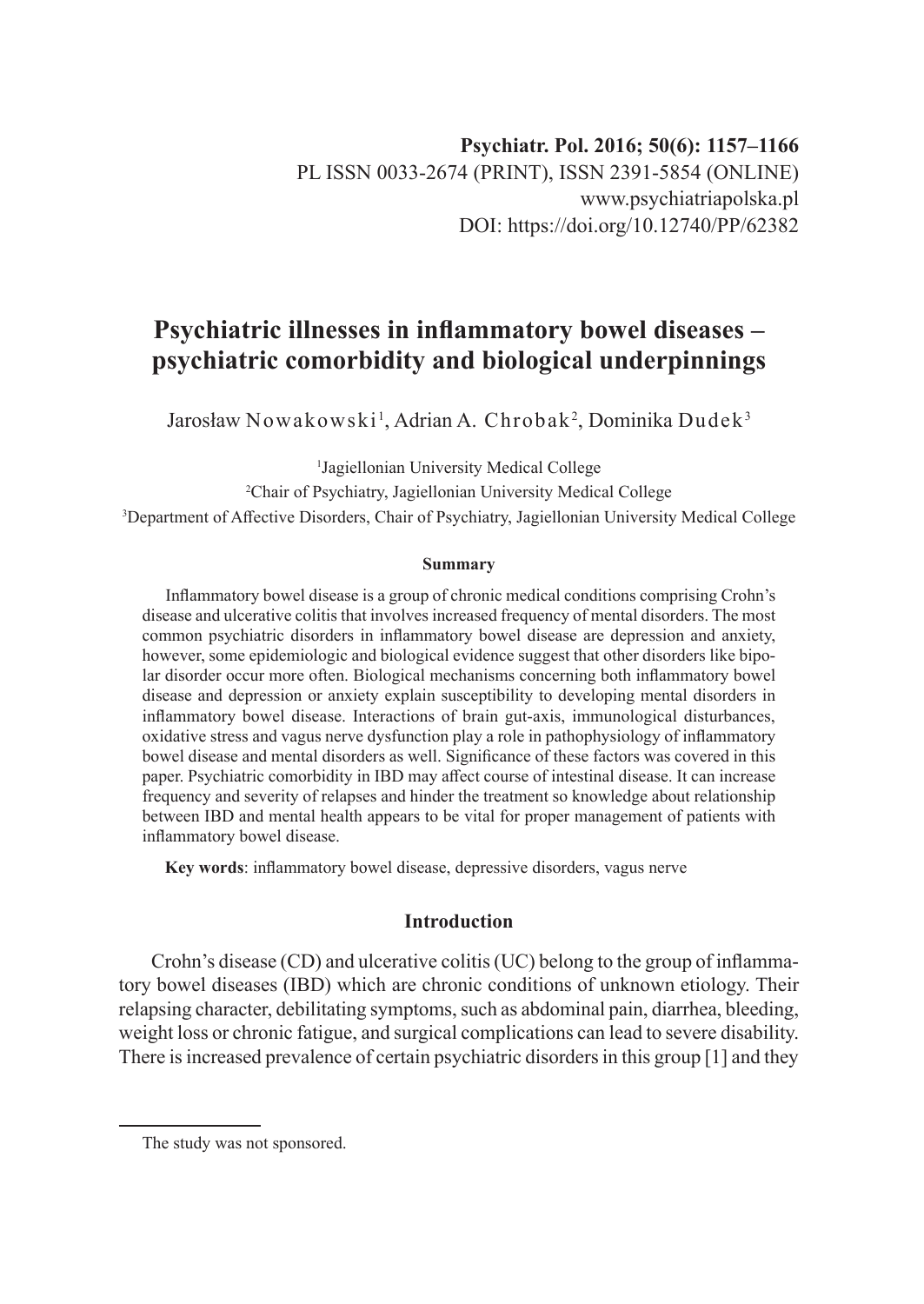can worsen the course of intestinal disease in many ways detailed below in this paper. Mental health of IBD patients declines during flares which are more frequent when mental disorder co-occurs [1]. IBDs have peak incidence between late adolescence and early adulthood, so they inevitably affect all spheres of patient's life, profoundly impairing general well-being, social activities, body image and sexual life [2]. Despite increased rates of psychiatric comorbidity, IBD patients are not routinely screened for symptoms of mental disorders and they remain largely undertreated. Unpredictable course of disease, extraintestinal manifestations, need for surgical treatment, including creation of stomas, as well as taking immunosuppressive drugs and complications of such a therapy are main factors burdening IBD sufferers [3]. IBDs entail reduced health-related quality of life, work disability and chronic fatigue [4]. The two last factors occur more frequently with comorbid mood disorder [5]. This review aims to present current knowledge concerning epidemiology of psychiatric disorders in patients with IBD and underlying biological mechanisms.

# **Psychiatric comorbidity in IBD**

Although significant role of psychiatric aspects of IBD were recognized years ago, last two decades brought large-scale studies of mental health in CD and UC. However, many of them, especially the older ones, have poor methodological design, lacking thorough assessment of psychiatric symptoms or being limited by group size [2]. Epidemiological studies confirm that the most common psychiatric problems in patients with IBD are depression and anxiety. According to the Manitoba IBD Cohort Study, for patients with IBD lifetime prevalence of depression is 27% (12% in control group) [6]. Panara et al. estimated the prevalence of 20% [7]. European studies calculations are lower [7] but in general depression prevalence in IBD tends to vary within 15% to 30% [7]. The levels of anxiety are even higher [8], reaching 29–35% in remission up to 80% during exacerbation [9]. Data concerning rates of anxiety in IBD are mostly less precise. Lower rates of depression occurrence in both German and French studies and less accurate estimations of prevalence of anxiety may be caused by the use of the Hospital Anxiety and Depression Scale, which is no longer considered solid instrument to differentiate between depression and anxiety [7]. Analysis of psychiatric comorbidity performed in the Manitoba IBD Cohort Study is one of the most credible because, contrary to the majority of research, structured psychiatric interview was used to assess patients. Unfortunately, treating IBD as one entity, some data concerning differences between CD and UC were lost. It may be assumed that two subtypes of IBD affect mental health in dissimilar manner because of their varied manifestations. Studies regarding those two diseases as separate forms of IBD, however, found no difference in rates of depression or anxiety between the two conditions [1]. Higher frequency of depression and anxiety in patients with IBDs compared to general population is absolutely certain but some controversy still remains, as it may only reflect the fact that these are chronic diseases. So far, rates of depression in IBD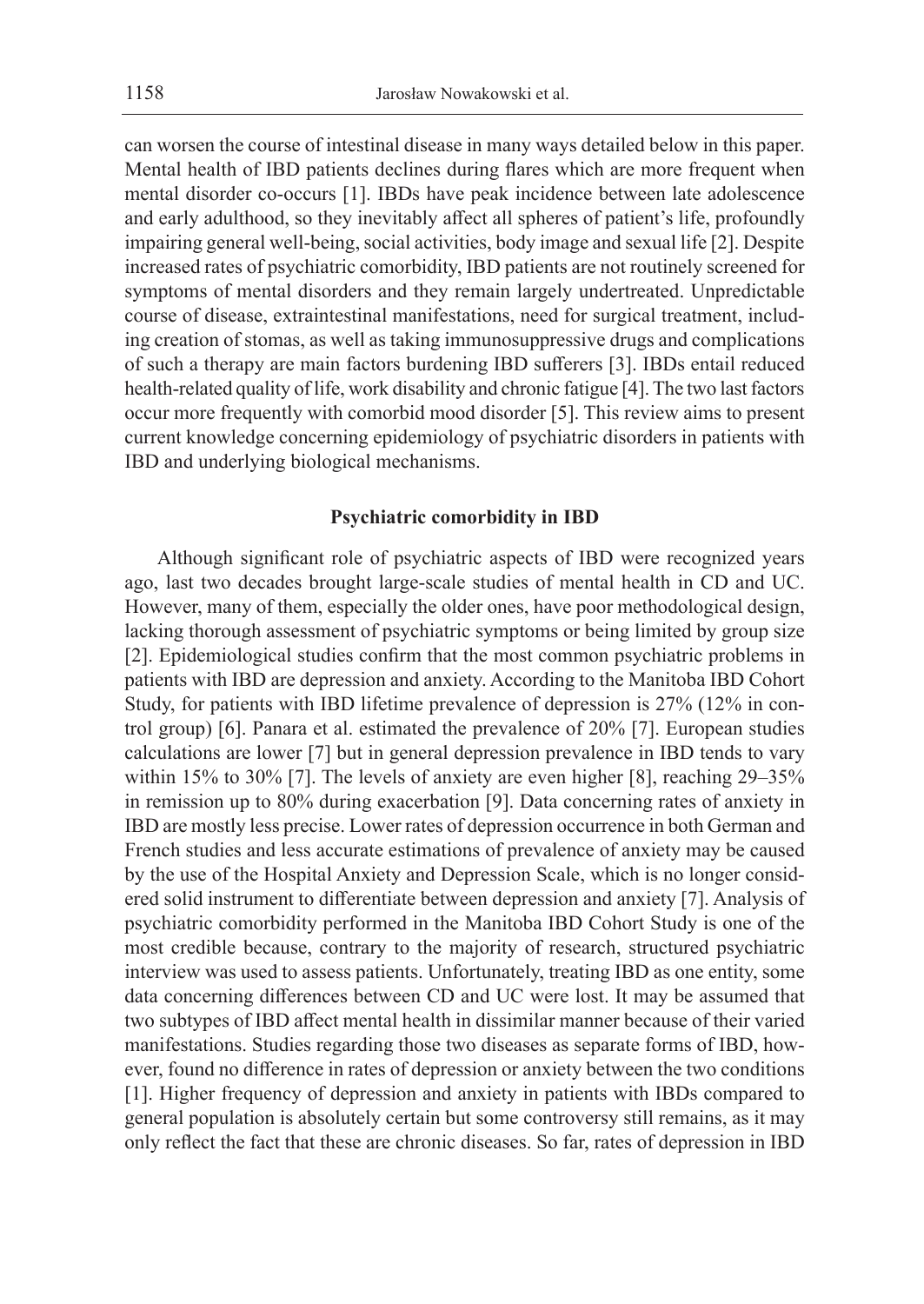are similar to those in rheumatoid arthritis, diabetes and heart failure [1] but a couple of facts described below indicates that people with CD or UC are especially prone to depression or anxiety.

Several risk factors of developing depression or anxiety in IBD were identified. Even though prevalence of those psychiatric disorders is fairly equal in CD and UC, character of those risk factors and their influence vary in both subtypes of IBD. Female gender, active disease, aggressive character of the disease (defined by Panara et al. as necessity of biological treatment, positive history of fistula, perianal involvement or IBD-related surgery) are independently associated with the diagnosis of depression in IBD patients [7]. Aggressive character of the disease precedes developing of depression in 16% of CD patients and 11% of UC patients in 5-year period. It is relevant, regarding the fact that surgical treatment is needed in up to two-thirds of CD patients and one-third of UC patients [8]. On the other hand, an increase in risk of surgical procedure due to IBD was observed in CD (but not in UC) with pre-existing depression. Furthermore, presence of depression or anxiety increases the risk of corticosteroid therapy requirement in patients with UC and the use of anti-TNF  $\alpha$  medications, immunomodulating drugs and corticosteroids in patients with CD [10]. Active disease, thus onset or flare of IBD, are those critical moments when the symptoms of depression or anxiety are most prevalent [11]. In both pediatric and the elderly group of patients with CD, increased disease activity was found to be associated with the presence of depression [12] and erythrocyte sedimentation rate as well as daily steroid dose were proved to be strong predictors of depression [13]. The negative impact of depression on the course of IBD appears to be even greater, given that coexistence of depression is correlated with more aggressive phenotype of the disease, higher risk of relapse and shorter periods of remission [1]. Increase in risk of unsuccessful infliximab treatment (failure to achieve remission and need of retreatment) suggests that depression may also interfere with outcomes of biological treatment of IBD [14].

Although there are solid evidence for negative influence of depression on the course of IBD, influence of depression or anxiety on risk of IBD onset is still unclear. Nevertheless, it cannot be excluded, as one large retrospective study found, that depression as well as anxiety preceded UC (but not CD in this case) significantly more frequently and strength of that association was the greatest up to one year before UC diagnosis (However, according to that study, the association was also present five year prior to it) [15]. Those results are supported by the Manitoba IBD Cohort Study, which reported that IBD diagnosis is made at younger age and gastrointestinal symptoms tend to occur earlier in life in patients with depression or anxiety and that nearly two-third of patients with anxiety and more than a half with depression encounters first episode of mentioned psychiatric disorders up to two years before IBD diagnosis [6]. Despite those observations, further research is needed to determine whether depression or anxiety is a risk factor for developing IBD.

Studies of psychiatric comorbidity in IBD usually focus on depression and anxiety, thus little attention is paid to other mental disorders. In contrast with other research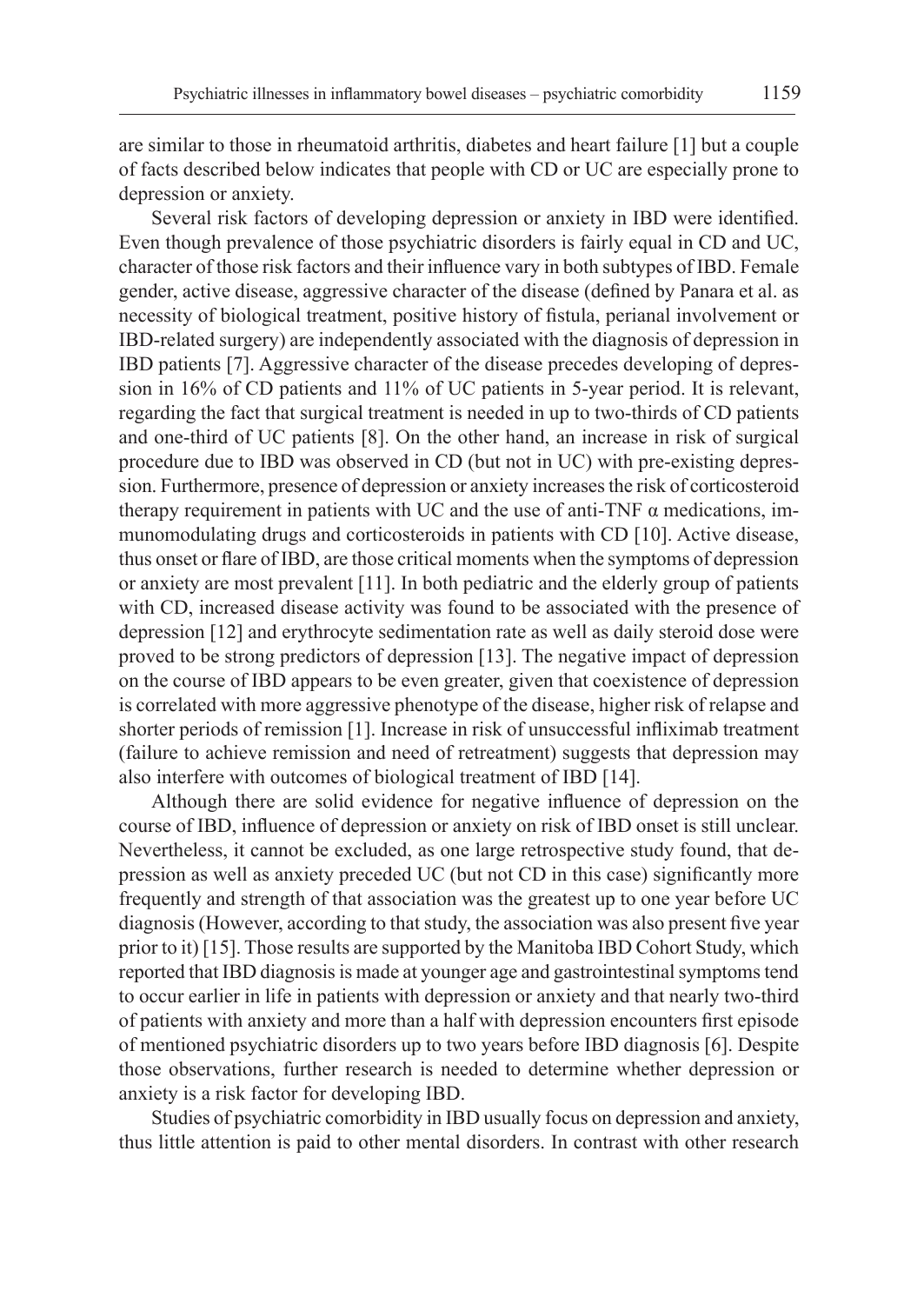ignoring differences between clinical entities, the Manitoba IBD Cohort Study screened patients for panic disorder, generalized anxiety disorder and obsessive-compulsive disorder. For lifetime prevalence, rates of the listed disorders were found elevated in patients with IBD, being 8%, 13.4% and 2.8% respectively for panic disorder, generalized anxiety disorder and obsessive-compulsive disorder [6]. Conversely, rates of social anxiety disorder and bipolar disorder (BD) were lower than in the general population [6]. Different results were obtained by Eaton et al. who noted that CD, together with a few other immune-mediated diseases, is associated with an increased risk of bipolar disorder [16]. The co-occurrence of IBD and BD has not been thoroughly discussed yet. Until now, only few case reports documented presence of bipolar disorder in Crohn's disease [17]. Some evidence described later on in this paper show that relationship between those two conditions cannot be completely ruled out.

Depression is well-established risk factor for suicide. Despite the fact that depression is one of two most common psychiatric disorders in IBD, there is scarcity of data covering the question of suicide in this group of patients. Studies found increased rates of suicidal ideation and completion in IBD [18]. 13% of 69 patients with CD inquired in one study confirmed to feel suicidal because of IBD [19].

## **Biological mechanisms. Brain-gut axis interactions**

Although most studies found only statistical associations, being unable to prove clear cause-effect relationship, growing body of evidence suggest bidirectional interactions between depression and gastrointestinal inflammation. CD and UC are currently viewed as multifactorial diseases with complex pathogenesis involving abnormal immune response with chronic pro-inflammatory state and cytokine unbalance with predominance of pro-inflammatory cytokines, including autoimmune phenomena and impairment of anti-inflammatory pathways, interactions with intestinal microbiota, and disturbances in brain-gut axis. Mechanisms leading to the development of depression overlap with those that are key in IBD pathogenesis.

Over the past two decades the role of inflammatory background of depression has been studied intensely. Recent works suggest that depression is associated with chronic inflammation and that it is accompanied by imbalance between anti – and pro-inflammatory factors with the latter prevailing [20]. Elevated levels of numerous pro-inflammatory cytokines, especially TNF-α, IFN-γ, IL-1, IL-1RA, sIL-2, IL-6, sIL-6R, IL-17, IL-22 and IL-23, were observed in depression [21]. Experiments confirm that both TNF-α and IL-1β are responsible for inducing sickness behavior, a set of depressivelike symptoms known to everyone who experienced acute viral or bacterial infection [22]. An ability to produce depression with IFN-α administration is well documented among patients with hepatitis C of which 21% to 58% suffer from broad range of depressive symptoms when treated this way [23]. Decreased levels of anti-inflammatory cytokines, IL-10 and TGF-β, is an additional factor contributing to immune dysregulation in depressed patients [21]. Moreover, greater production of positive acute phase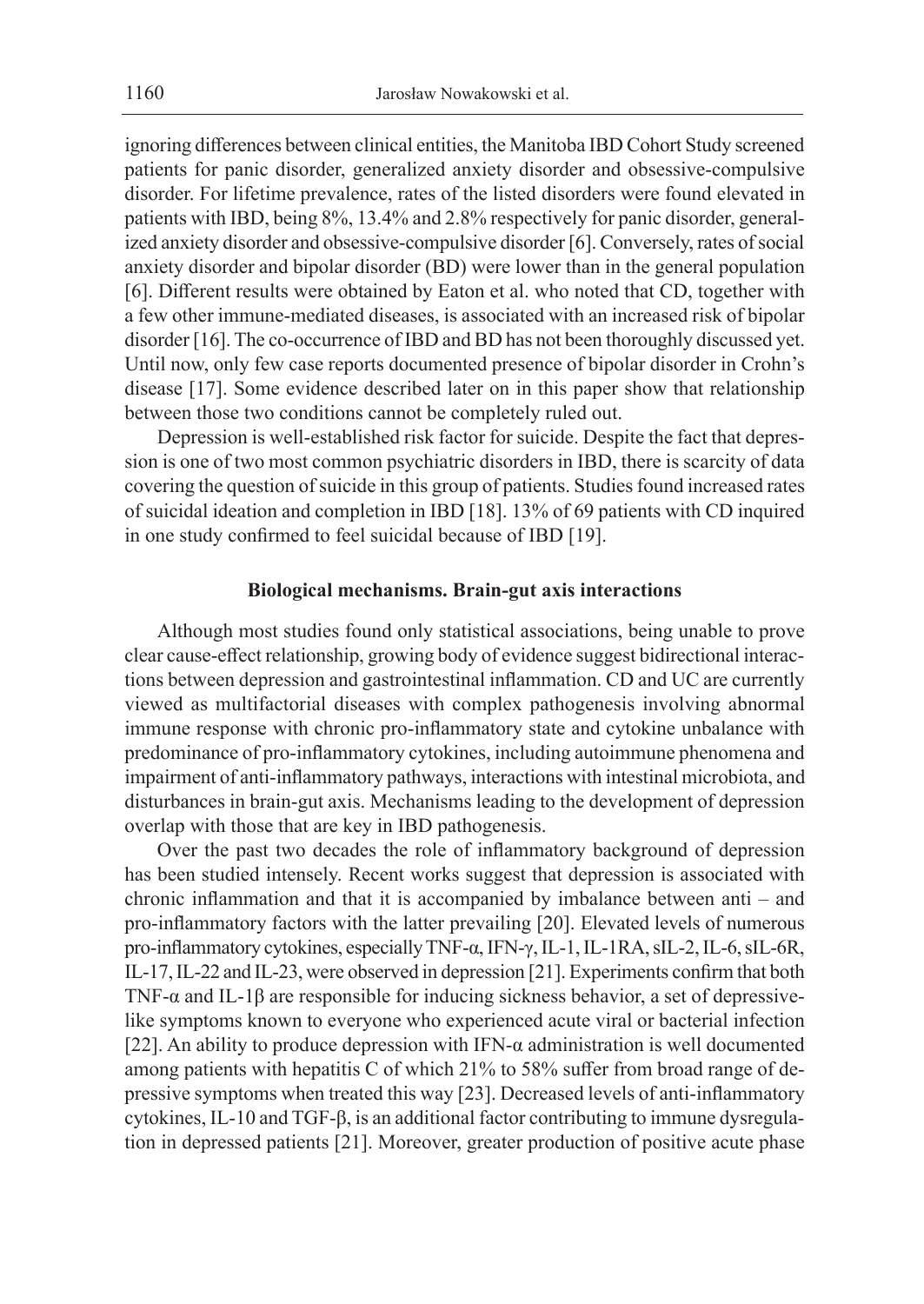proteins (APPs), including haptoglobin and CRP, followed by decreased production of negative APPs, such as albumin, transferrin and  $\alpha(1)$ -antitrypsin [21, 24] as well as heightened levels of complement component C3c and C4, immunoglobulin M and immunoglobulin G were found in these patients [21]. Similar disturbances in cytokine levels and the same profile of positive and negative APPs are also characteristic of IBD patients [21]. Immune pathologies, that CD and UC inherently involve, create cytokine environment that may promote the development of depression in susceptible individuals. The fact that treatment with anti-TNF- $\alpha$  medications is effective for both gastrointestinal inflammation and depression highlights the crucial role of TNF-α in IBD and concomitant depression [24, 25]. Elevated level of IL-17, a distinctive feature of inflammation in CD [26], was also found in patients after myocardial infarction who later developed depression [27]. Decreased level of zinc, a microelement being another negative APP, is characteristic of both depression [28] and IBD [21]. In case of those gut diseases, hypozincemia can result not only from persistent inflammatory state but also from malnutrition and malabsorption, making IBD patients more prone to depression, as diminished dietary intake of zinc is associated with higher incidence of depression [29]. Impaired intestinal barrier is essential aspect of IBD pathogenesis which may contribute to vulnerability to depression in this group of patients. Increased gut permeability present in IBD lead to periodical endotoxemia resulting in increased lipopolysaccharide (LPS) and LPS-binding protein blood levels [30, 31]. Peripheral as well as central administration of LPS to mice results in elevation of pro-inflammatory cytokines levels, causes sickness behavior and even depressive state when LPS stimulation is prolonged [21, 22]. Abnormal concentrations of LPS along with other markers of bacterial translocation, like raised serum levels of IgA and IgM antibodies against LPS were also detected in patients with depression [21]. Given the suggestion that LPS-dependent pathway with its potential to induce neuroinflammation is involved in the development of depression [32, 33], chronic exposition to gut microbiota antigens occurring in IBD may help explain high prevalence of depression in IBD patients.

Additionally, preliminary evidence support existence of association between gastrointestinal inflammation and bipolar disorder. One of studies found elevated level of marker helpful in making CD diagnosis, anti-*Saccharomyces cerevisiae* antibodies (ASCA), in blood of patients with bipolar disorder [34]. These findings indicate enhanced immune response against antigens of gut origin [34]. It corresponds to results obtained by Eaton et al. who revealed association between CD and increased rates of bipolar disorder [16]. Although the role of brain-gut axis disturbances and hypersensitivity to intestinal antigens in pathogenesis of schizophrenia has been highlighted recently [35], no data suggest higher incidence of schizophrenia in IBD [36].

Another pathological mechanism shared by depression and IBD is generation of oxidative and nitrosative stress (O&NS). Recent evidence shows relationship between O&NS and intestinal pro-inflammatory imbalance [21]. Animal models reveal that anti-oxidizing enzymes deficiency leads to IBD-like symptoms [37]. The supply of oxidizing factors in animals with efficient enzymes can also trigger such symptoms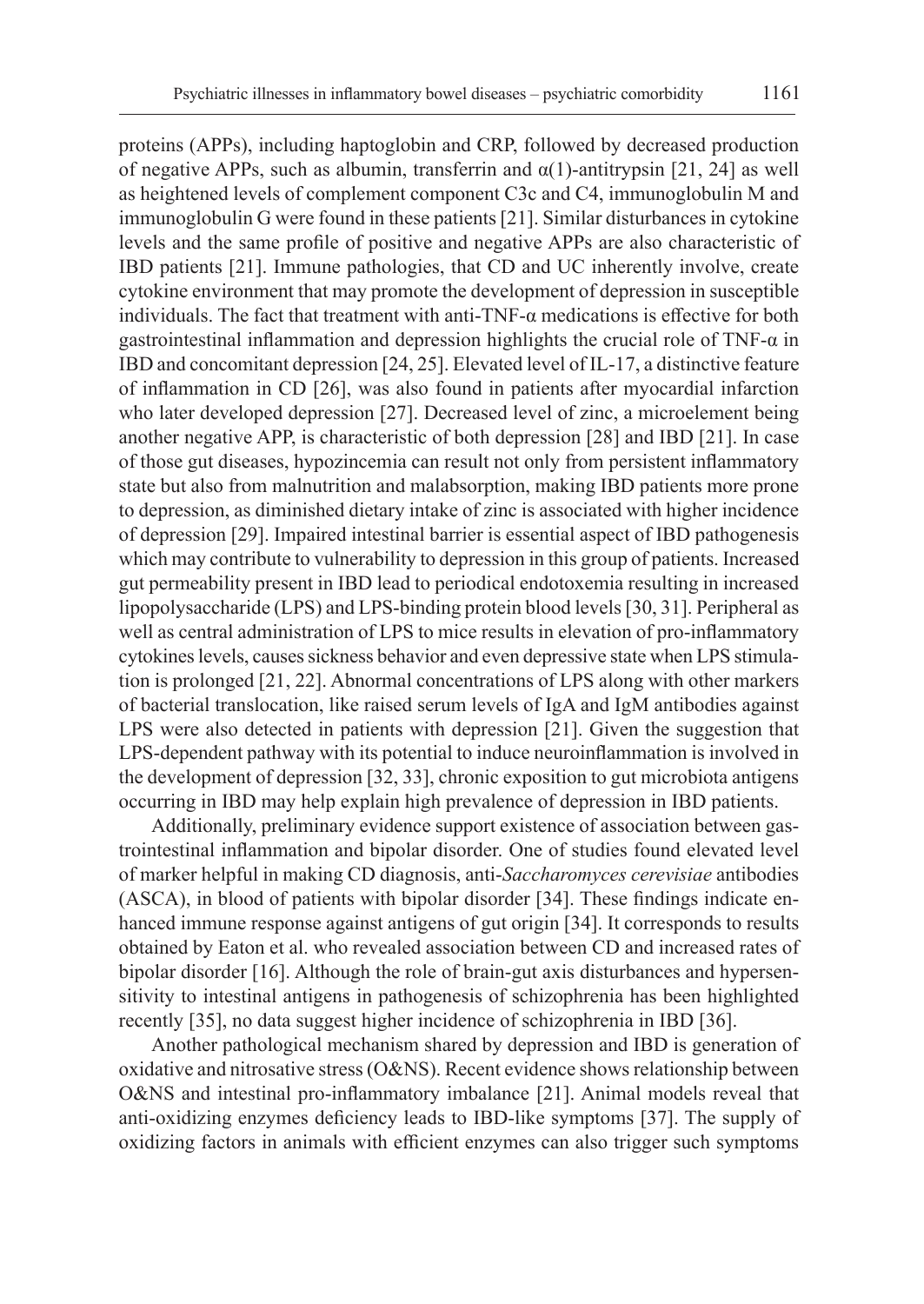[37]. These findings are consistent with results of studies which reported decreased levels of antioxidants in the blood of IBD patients [21]. Similar observations were made in case of patients with depression [21]. Taking into account the fact that mood disorders are accompanied by significantly increased O&NS [20, 21, 33], it cannot be ruled out that O&NS, taking part in the development of IBD, eventually facilitate the development of depression. Reactive oxygen and nitrogen species production might bridge autoimmune phenomena reported in both IBD and depression [21], as reactive oxygen species are capable of modifying protein epitopes, being then targets of autoimmune response [20].

Furthermore, IBDs may affect mental health because of impact on serotoninergic system. Pro-inflammatory cytokines, especially IFN-γ, induce indoleamine 2,3-dioxygenase (IDO), a first enzyme degrading tryptophan in kynurenine pathway, leading to build up of metabolites like kynurenine, kynurenic acid and quinolinic acid. Depletion of tryptophan resulting in decreased serotonin availability along with neurotoxic features of tryptophan catabolites can have depressogenic and anxiogenic effects [21, 38]. Overexpression of IDO and high levels of tryptophan metabolites [21] along with reduced plasma levels of tryptophan were found in people with IBD (among all the essential amino acids only the level of tryptophan and histidine was reduced) [39]. In case of CD, concentrations of kynurenine pathway tryptophan metabolites were also correlated with disease activity [21]; studies on animal models provided similar results [17]. Chronic tryptophan deficiency and overproduction of kynurenine and related compounds caused by processes exacerbating IBD may contribute to increased risk of depression and anxiety in IBD patients.

On the other hand, disease flare-ups can be promoted by those mental disturbances through their negative influence on cholinergic tone of vagus nerve [40]. Studies show interactions between depression, vagal tone and bowel disease. Vagal efferent fibers carry impulses of cholinergic anti-inflammatory reflex, thus controlling immune homeostasis of the gut [40]. Animal experiments substantiate potential role of dysfunction of a part of parasympathetic nervous system accompanying depression in IBD. Impaired parasympathetic signaling aggravates symptoms of colitis and makes mice more vulnerable to it [41]. Additionally, induction of depression in mice with quiescent colitis led to reactivation of intestinal inflammation [42]. Ghia's studies showed lack of cholinergic transmission and stimulation of α7 subunit of nicotinic acetylcholine receptor to be responsible for relapse of chronic colitis [42]. Interestingly, those deleterious effects of reduced cholinergic output were ameliorated in mice given tricyclic antidepressants [42]. Diminished vagal tone likewise promotes hyperalgesia in IBD patients [43]. It can explain why some IBD sufferers experience abdominal pain even during remission. Relative efficacy of tricyclic antidepressants in the treatment of those symptoms provides support for this explanation [44]. It was shown that increased stimulation of vagal afferent fibers lead to inhibition of dopamine signaling in the brain, contributing to depressive symptoms in this way [45]. Such overstimulation may result from inflammation in IBD.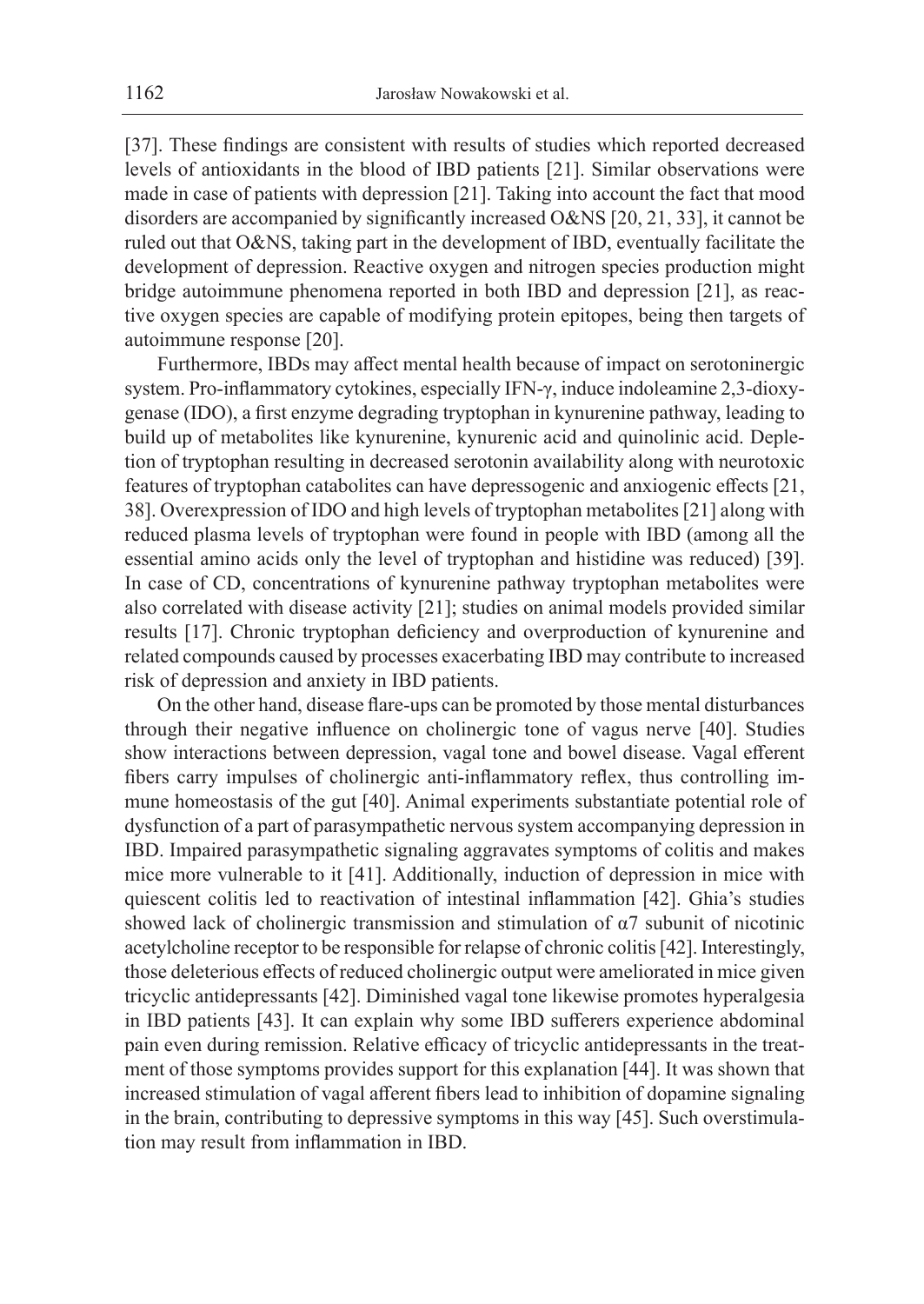#### **Conclusions**

Increased prevalence of depression and anxiety in IBD results from complex interactions between bowel inflammation, immune dysregulation and the brain. Although chronic diseases generally involve greater risk of depression and anxiety, interwoven processes including pro-inflammatory factors upregulation, brain-gut axis dysfunction, intestinal microbiota imbalance and oxidative and nitrosative stress make IBD patients especially vulnerable to those mental disorders. As psychiatric disorders significantly influence the course of disease, flare-up rates, treatment outcomes and quality of life, it is essential to encourage cooperation between gastroenterologist and psychiatrists. Screening patients with CD and UC for mental disorders should become element of clinical approach in case of IBD. Achieving psychological remission, next to the remission of somatic symptoms, appears to be a promising endpoint in the treatment of IBD [46].

## **References**

- 1. Graff LA, Walker JR, Bernstein CN. *Depression and anxiety in inflammatory bowel disease: A review of comorbidity and management*. Inflamm. Bowel Dis. 2009; 15(7): 1105–1118.
- 2. Mikocka-Walus A, Turnbull D, Moulding NT, Wilson IG, Andrews JM, Holtmann GJ. *Controversies surrounding the comorbidity of depression and anxiety in inflammatory bowel disease patients: A literature review*. Inflamm. Bowel Dis. 2007; 13(2): 225–234.
- 3. Bennebroek Evertsz F, Thijssens NAM, Stokkers PCF, Grootenhuis A, Bockting CLH, Nieuwkerk PT. et al. *Do Inflammatory Bowel Disease patients with anxiety and depressive symptoms receive the care they need?* J. Crohns Colitis 2012; 6(1): 68–76.
- 4. Jang BI, Kim KO, Jeon SW. *Predictive factors of impaired quality of life in Korean patients with inactive inflammatory bowel disease: association with functional gastrointestinal disorders and mood disorders*. J. Clin. Gastroenterol. 2013; 47(4): 38–44.
- 5. Cohen BL, Zoëga H, Shah SA, Leleiko N, Lidofsky S, Bright R. et al. *Fatigue is highly associated with poor health-related quality of life, disability and depression in newly-diagnosed patients with inflammatory bowel disease, independent of disease activity*. Aliment. Pharmacol. Ther. 2014; 39(8): 811–822.
- 6. Walker JR, Ediger JP, Graff LA, Greenfeld JM, Clara I, Lix L. et al. *The Manitoba IBD cohort study: A population-based study of the prevalence of lifetime and 12-month anxiety and mood disorders*. Am. J. Gastroenterol. 2008; 103(8): 1989–1997.
- 7. Panara AJ, Yarur AJ, Rieders B, Proksell S, Deshpande AR, Abreu MT. et al. *The incidence and risk factors for developing depression after being diagnosed with inflammatory bowel disease: a cohort study*. Aliment. Pharmacol. Ther. 2014; 39(8): 802–810.
- 8. Ananthakrishnan AN, Gainer VS, Cai T, Perez RG, Cheng SC, Savova G. et al. *Similar risk of depression and anxiety following surgery or hospitalization for Crohn's disease and ulcerative colitis*. Am. J. Gastroenterol. 2013; 108(4): 594–601.
- 9. Bannaga A, Selinger C. *Inflammatory bowel disease and anxiety: links, risks, and challenges faced*. Clin. Exp. Gastroenterol. 2015; 8: 111–117.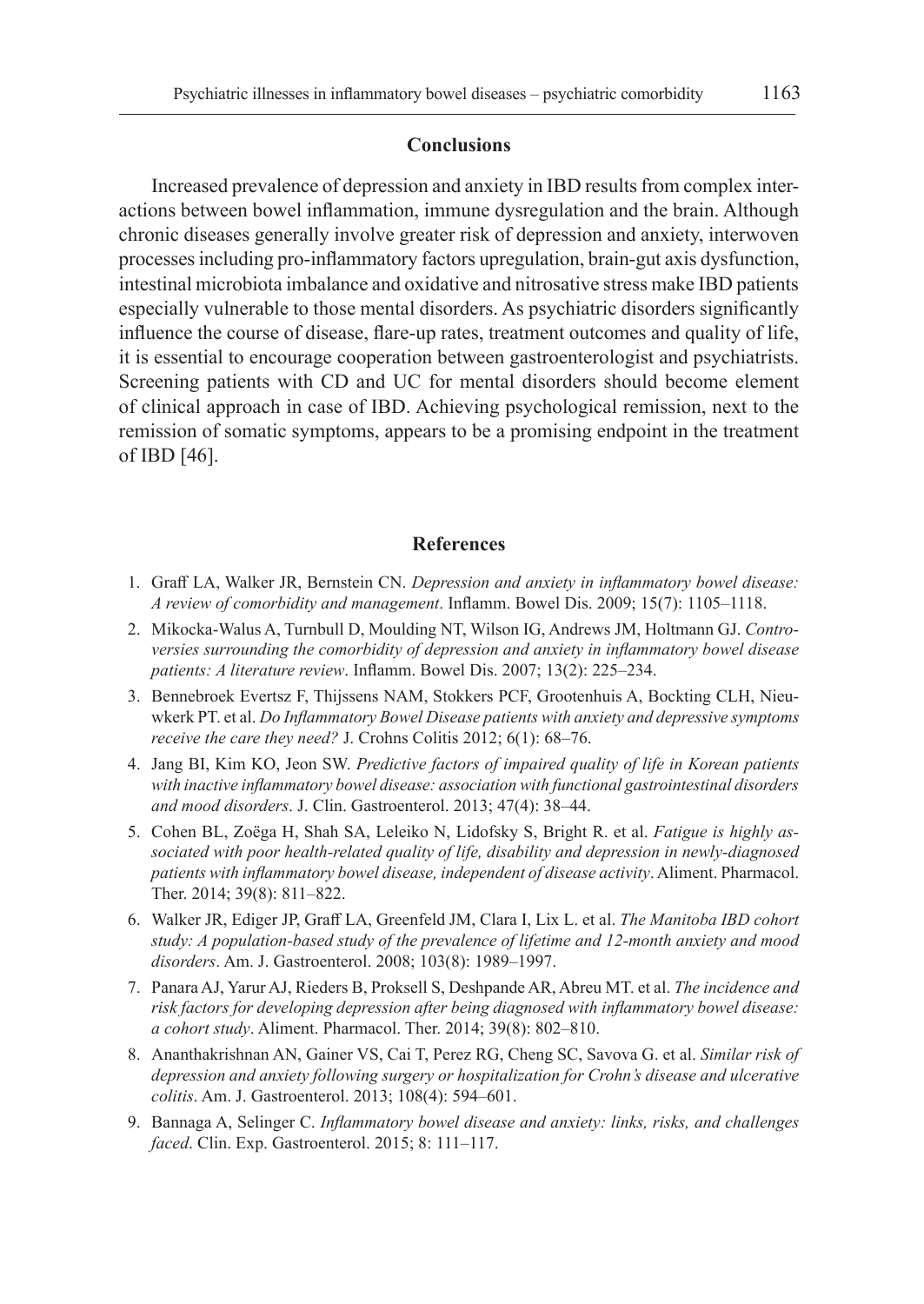- 10. Ananthakrishnan AN, Gainer VS, Perez RG, Cai T, Cheng SC, Savova G. et al. *Psychiatric comorbidity is associated with increased risk of surgery in Crohn's disease*. Aliment. Pharmacol. Ther. 2013; 37(4): 445–454.
- 11. Maconi G, Gridavilla D, Viganò C, Sciurti R, Asthana AK, Furfaro F. et al. *Perianal disease is associated with psychiatric co-morbidity in Crohn's disease in remission*. Int. J. Colorectal Dis. 2014; 29: 1285–1290.
- 12. Long MD, Kappelman MD, Martin CF, Chen W, Anton K, Sandler RS. *Risk factors for depression in the elderly inflammatory bowel disease population*. J. Crohns Colitis 2014; 8(2): 113–119.
- 13. Clark JG, Srinath AI, Youk AO, Kirshner MA, McCarthy FN, Keljo DJ. et al. *Predictors of depression in youth with Crohn disease*. J. Pediatr. Gastroenterol. Nutr. 2014; 58(5): 569–573.
- 14. Persoons P, Vermeire S, Demyttenaere K, Fischler B, Vandenberghe J, Van Oudenhove L. et al. *The impact of major depressive disorder on the short – and long-term outcome of Crohn's disease treatment with infliximab*. Aliment. Pharmacol. Ther. 2005; 22(2): 101–110.
- 15. Kurina LM, Goldacre MJ, Yeates D, Gill LE. *Depression and anxiety in people with inflammatory bowel disease*. J. Epidemiol. Community Health 2001; 55(10): 716–720.
- 16. Eaton WW, Pedersen MG, Nielsen PR, Mortensen PB. *Autoimmune diseases, bipolar disorder, and non-affective psychosis*. Bipolar Disord. 2010; 12(6): 638–646.
- 17. Holroyd S, DePaulo J. *Bipolar disorder and Crohn's disease*. J. Clin. Psychiatry 1990; 51(10): 407–409.
- 18. Carson HJ, Dudley MH, Knight LD, Lingamfelter D. *Psychosocial complications of Crohn's disease and cause of death*. J. Forensic Sci. 2014; 59(2): 568–570.
- 19. Mahadev S, Young JM, Selby W, Solomon MJ. *Self-reported depressive symptoms and suicidal feelings in perianal Crohn's disease*. Colorectal Dis. 2012; 14(3): 331–335.
- 20. Berk M, Williams LJ, Jacka FN, O'Neil A, Pasco JA, Moylan S. et al. *So depression is an inflammatory disease, but where does the inflammation come from?* BMC Med. 2013; 11: 200.
- 21. Martin-Subero M, Anderson G, Kanchanatawan B, Berk M, Maes M. *Comorbidity between depression and inflammatory bowel disease explained by immune-inflammatory, oxidative, and nitrosative stress; tryptophan catabolite; and gut–brain pathways*. CNS Spectr. 2016; 21(2): 184–198.
- 22. Dantzer R, Connor JCO, Freund GG, Johnson RW, Kelley KW. *From inflammation to sickness and depression: when the immune system subjugates the brain*. Nat. Rev. Neurosci. 2008; 9(1): 46–56.
- 23. Raison CL, Demetrashvili M, Capuron L, Miller AH. *Neuropsychiatric adverse effects of interferon-alpha*. CNS Drugs 2005; 19(2): 105–123.
- 24. Guloksuz S, Wichers M, Kenis G, Russel MG, Wauters A, Verkerk R. et al. *Depressive symptoms in Crohn's disease: relationship with immune activation and tryptophan availability*. PLoS One 2013; 8(3): e60435.
- 25. Horst S, Chao A, Rosen M, Nohl A, Duley C, Wagnon JH. et al. *Treatment with immunosuppressive therapy may improve depressive symptoms in patients with inflammatory bowel disease*. Dig. Dis. Sci. 2014; 60(2): 465–470.
- 26. Catana CS, Berindan Neagoe I, Cozma V, Magdas C, Tabaran F, Dumitrascu DL. *Contribution of the IL-17/IL-23 axis to the pathogenesis of inflammatory bowel disease*. World J. Gastroenterol. 2015; 21(19): 5823–5830.
- 27. Wilkowska A, Pikuła M, Rynkiewicz A, Szulc-Wdowczyk J, Trzonkowski P, Landowski J. *Increased plasma pro-inflammatory cytokine concentrations after myocardial infarction and the presence of depressionduring next 6-months*. Psychiatr. Pol. 2015; 49(3): 455–464.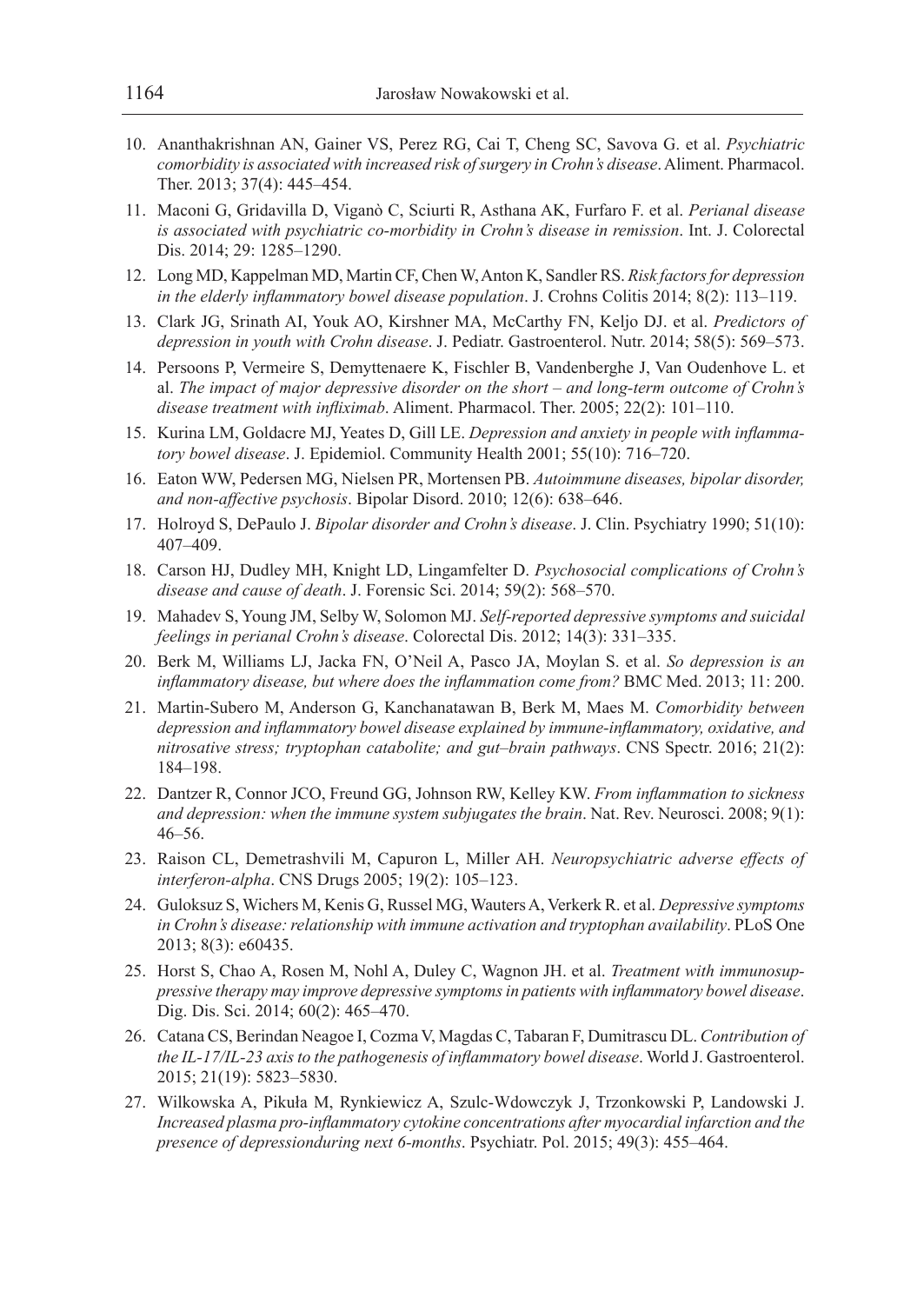- 28. Siwek M, Szewczyk B, Dudek D, Styczeń K, Sowa-Kućma M, Młyniec K. et al. *Zinc as a marker of affective disorders*. Pharmacol. Rep. 2013; 65(6): 1512–1518.
- 29. Vashum KP, McEvoy M, Milton AH, McElduff P, Hure A, Byles J. et al. *Dietary zinc is associated with a lower incidence of depression: Findings from two Australian cohorts*. J. Affect. Disord. 2014; 166: 249–257.
- 30. Caradonna L, Amati L, Magrone T, Pellegrino NM, Jirillo E, Caccavo D. *Enteric bacteria, lipopolysaccharides and related cytokines in inflammatory bowel disease: biological and clinical significance*. J. Endotoxin Res. 2000; 6(3): 205–214.
- 31. Funderburg NT, Stubblefield Park SR, Sung HC, Hardy G, Clagett B, Ignatz-Hoover J. et al. *Circulating CD4+ and CD8+ T cells are activated in inflammatory bowel disease and are associated with plasma markers of inflammation*. Immunology 2013; 140(1): 87–97.
- 32. Maes M, Kubera M, Leunis JC, Berk M. *Increased IgA and IgM responses against gut commensals in chronic depression: Further evidence for increased bacterial translocation or leaky gut*. J. Affect. Disord. 2012; 141: 55–62.
- 33. Maes M. *The cytokine hypothesis of depression: Inflammation, oxidative & nitrosative stress (IO&NS) and leaky gut as new targets for adjunctive treatments in depression*. Neuro Endocrinol. Lett. 2008; 29(3): 287–291.
- 34. Severance EG, Gressitt KL, Yang S, Stallings CR, Origoni AE, Vaughan C. et al. *Seroreactive marker for inflammatory bowel disease and associations with antibodies to dietary proteins in bipolar disorder*. Bipolar Disord. 2014; 16(3): 230–240.
- 35. Juchnowicz-Karakuła H, Dzikowski M, Pelczarska A, Dzikowska I, Juchnowicz D. *The braingut axis dysfunctions and hypersensitivity to food antigens in the etiopathogenesis of schizophrenia*. Psychiatr. Pol. 2015 [Epub ahead of print]; DOI: http://dx.doi.org/10.12740/PP/ OnlineFirst/45053.
- 36. West J, Logan RF, Hubbard RB, Card TR. *Risk of schizophrenia in people with coeliac disease, ulcerative colitis and Crohn's disease: A general population-based study*. Aliment. Pharmacol. Ther. 2006; 23(1): 71–74.
- 37. Rezaie A, Parker RD, Abdollahi M. *Oxidative stress and pathogenesis of inflammatory bowel disease: An epiphenomenon or the cause?* Dig. Dis. Sci. 2007; 52(9): 2015–2021.
- 38. Debnath M, Doyle KM, Langan C, McDonald C, Leonard B, Cannon DM. *Recent advances in psychoneuroimmunology: Inflammation in psychiatric disorders*. Transl. Neurosci. 2011; 2(2): 121–137.
- 39. Hisamatsu T, Okamoto S, Hashimoto M, Muramatsu T, Andou A, Uo M. et al. *Novel, objective, multivariate biomarkers composed of plasma amino acid profiles for the diagnosis and assessment of inflammatory bowel disease*. PLoS One 2012; 7(1): e31131.
- 40. Matteoli G, Boeckxstaens GE. *The vagal innervation of the gut and immune homeostasis*. Gut 2013; 62(8): 1214–22.
- 41. Ghia J, Blennerhassett P, Collins SM. *Impaired parasympathetic function increases susceptibility to inflammatory bowel disease in a mouse model of depression*. J. Clin. Invest. 2008; 118(6): 2209–2218.
- 42. Ghia JE, Blennerhassett P, Deng Y, Verdu EF, Khan WI, Collins SM. *Reactivation of inflammatory bowel disease in a mouse model of depression*. Gastroenterology 2009; 136(7): 2280–2288.
- 43. Ciesielczyk K, Thor PJ. *Zaburzenia kontroli nerwowej przewodu pokarmowego i ból trzewny w nieswoistych chorobach zapalnych jelit*. Post. Hig. Med. Dośw. 2013; 67: 304–314.
- 44. Iskandar HN, Cassell B, Kanuri N, Gyawali CP, Gutierrez A, Dassopoulos T. et al. *Tricyclic antidepressants for management of residual symptoms in inflammatory bowel disease*. J. Clin. Gastroenterol. 2014; 48(5): 423–429.